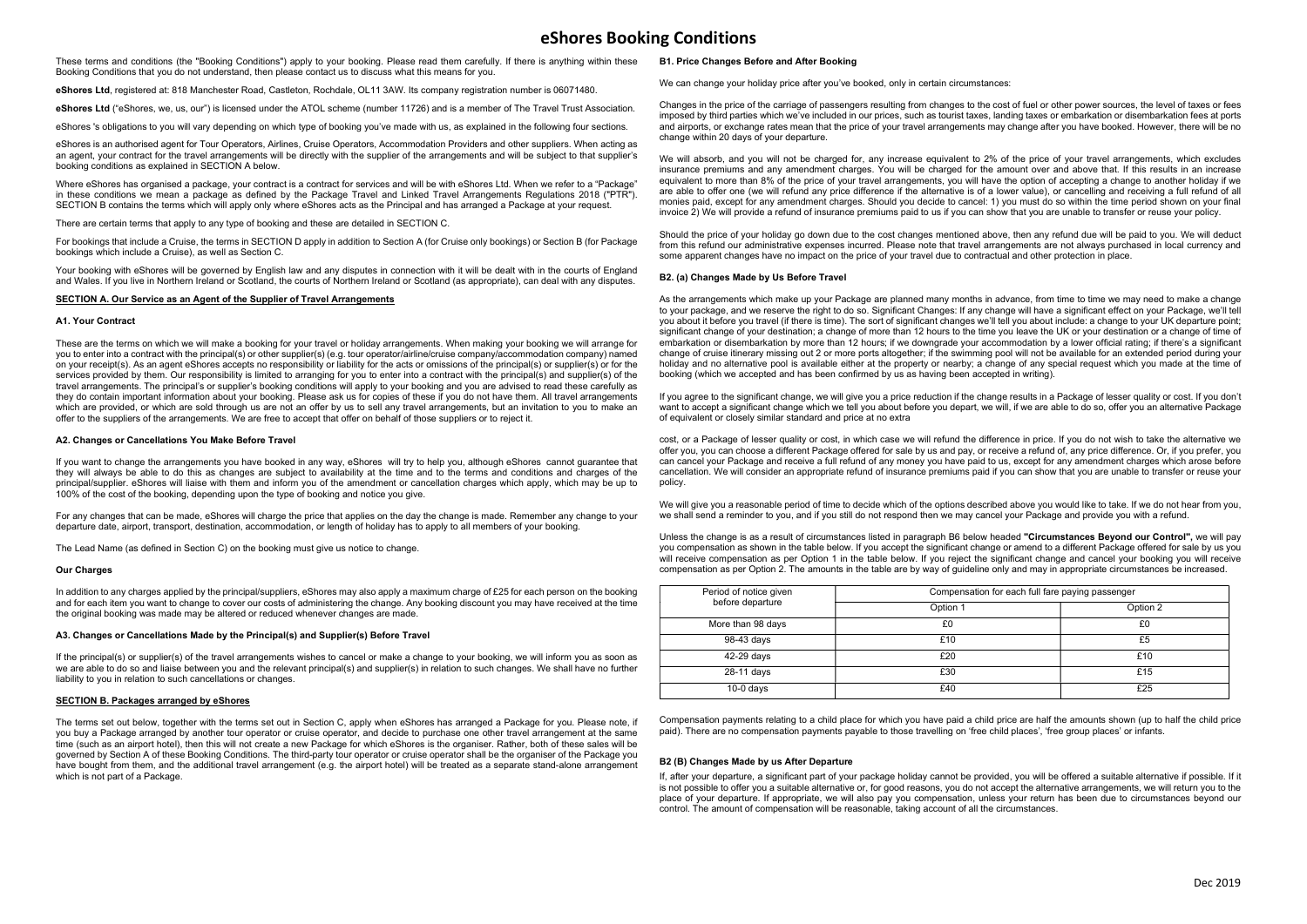# B3. Changes You Make Before Travel

If you want to change the arrangements you have booked in any way, eShores will try to help you, although we cannot guarantee that we will always be able to do this as changes are subject to availability at the time and to these Booking Conditions and the terms and conditions of the transport or accommodation providers. Any changes made by us will be at our sole discretion. We do not have a legal obligation to make such changes.

For any changes that can be made, we will charge the price that applies on the day the change is made. Remember any change to your departure date, airport, transport, destination, accommodation, or length of holiday has to apply to all members of your booking. The Lead Name on the booking (as defined in Section C) must give us notice to change. We will apply charges from the date we receive the instruction from you.

You may change any or all names on your booking provided that the new person(s) satisfies all the conditions which apply to the booking. You may have to pay additional administration charges if you make a name change on the day of departure (where permitted). If the Lead Name is removed from the booking, someone must replace that person as the Lead Name and will accept the responsibility for the booking as set out in paragraph C2 (Making a Booking and Paying).

#### Charges imposed by our suppliers

If you need to change any accommodation you have booked, we will do our best to help. Where permitted by our suppliers, changes to accommodation can usually be made for an amendment fee, although changes close to your arrival date may not be possible. Please note, in some cases we negotiate special offer rates with our accommodation providers, such rates may not allow changes to accommodation once booked – any such changes will incur up to 100% charges. Where this applies, you will be advised at the time of booking.

The majority of our flight, car hire, Eurostar and transfer providers do not typically allow changes to be made to tickets after bookings have been made. The tickets we sell are generally restrictive and our charges reflect the charges imposed by our suppliers.

Changes such as name changes (including initial changes), destination and date changes can be treated by such suppliers as a cancellation and rebooking, regardless of the period of notice given to us. If the supplier treats the change as a cancellation and rebooking we will pass on to you the cost imposed by the supplier, which could be up to 100% of the ticket price, in addition to any difference in price for the changed arrangements, and you must also pay an amount to cover our administration costs as detailed below.

Also note that the transport provider may refuse to issue replacement tickets for lost or stolen tickets and new tickets may have to be purchased by you. The cost of the new ticket may be greater than the cost of the original ticket.

#### Our Charges

In addition to any charges applied by our suppliers, we may also apply a maximum charge of £25 for each person on the booking and for each item you want to change to cover our costs of administering the change. Any booking discount you may have received at the time the original booking was made may be altered or reduced whenever changes are made.

## B4. Cancellation By You

The Lead Name on the booking must give us notice to cancel. We will apply charges from the date we receive the instruction from you.

## Cancellation of a Package

In order to cover our expected losses from the cancellation of a booking there is a set scale of charges which must be paid by you if you or anyone traveling with you cancels. Note: These cancellation charges apply to all bookings, except in circumstances where a booking includes items or services where our suppliers' own cancellation charges exceed those shown below. In these circumstances any additional cancellation charges will be advised at the time of booking. Please ensure you are certain of the fees applicable to your booking by asking us before proceeding to book your arrangements.

| Time we receive your notice to cancel before departure | Cancellation charge                         |
|--------------------------------------------------------|---------------------------------------------|
| More than 98 days                                      | Loss of Deposit                             |
| 98-57 day                                              | 30% of cost (or loss of deposit if greater) |
| 56-29 days                                             | 50% of cost (or loss of deposit if greater) |
| 28-22 days                                             | 75% of cost (or loss of deposit if greater) |
| $21-8$ davs                                            | 90% of cost (or loss of deposit if greater) |
| 7 days or fewer                                        | $100\%$ cost                                |

If any member of the booking cancels and you can't fill that person's place, you may have to pay extra for your accommodation. For example, you may have to pay single or under-occupancy supplements. If you cancel, you must still pay any insurance premiums and amendment charges which arose before the cancellation, and any deposits paid for any pre-booked items or services.

## Cancellation of Optional Extras

When we refer to 'Optional Extras', we mean anything you choose to add to your booking that is additional to the inclusive transport and accommodation arrangements you book. For example, park tickets, event tickets and pre-bookable excursions. If you cancel any Optional Extras for which there is a cost, we will pass on any costs imposed by the supplier of the service, in addition, we may charge up to £25 to cover our costs of administering the change. If you cancel any travel insurance you booked through us your premium will not be refunded, as cover under the policy will already have begun.

## Cancellation due to Circumstances Beyond Our Control

You may cancel a Package booking without paying the charges set out above if Circumstances Beyond our Control (as described in paragraph B6) occur in the place of destination or its immediate vicinity and we have confirmed to you that they will significantly affect the Package or your transport to the place of destination. In these circumstances, we will refund the cost of your package, but you will not be entitled to any compensation. Also, you must still pay any insurance premiums and amendment charges which arose before the cancellation, and any deposits paid for any pre-booked items or services.

## B5. Minor Changes Made by Us Before Travel

Any change which is not deemed to be significant, as outlined in the section entitled "Changes made by us before travel", will be classed as a minor change. We will endeavour to tell you about a minor change before you travel, however, we will not pay compensation as a result of this.

### B6. Circumstances Beyond Our Control (Force Majeure)

Except where we say differently elsewhere in these Booking Conditions, we cannot pay any compensation, reimburse expenses, or cover losses for any amount or otherwise accept responsibility if, as a result of circumstances beyond our control, we have to change your Package after booking, or we, or our suppliers, have informed you that we cannot supply your Package, as we, or they, had agreed, or you suffer any loss or damage of any description. When we refer to circumstances beyond our control, we mean any situation beyond the control of the party who invokes such a situation and the consequences of which could not have been avoided even if all reasonable measures had been taken. Such circumstances will usually include, but are not limited to, warfare, other security problems such as terrorist activity, civil unrest, industrial dispute, significant risks to human health such as the outbreak of a serious disease at the travel destination, airport closures, airspace closures (as well as other air traffic management decisions which may give rise to long or overnight delays or cancellations of one or more flights), the inability of airline(s) to operate flights as a result of the United Kingdom's decision to leave the European Union (including the loss or restriction of air traffic or transit rights or the right of the airline(s) to enter any airspace), earthquakes or bad weather (actual or threatened) which makes it impossible to travel safely to the destination as agreed in the Package contract and significant building work ongoing outside of your accommodation, which is not known to us in advance of your departure date and building work from a third party (such as resort development).

### B7. Our Responsibility for the Performance of your Package

Your agreement with us is an agreement for services. Where we provide the services, facilities or travel arrangements which make up your Package, we have a legal duty to use reasonable skill and care in providing them to you. Where we do not ourselves provide the services, facilities or travel arrangements which make up your Package, and we have arranged for third parties to provide the services, facilities or travel arrangements which make up your Package, we have a legal duty to use reasonable skill and care in making the

arrangements for these third-party suppliers to provide the services, facilities or travel arrangements to you. If we comply with any applicable regulatory or legal requirements (such as, for example, those of the Civil Aviation Authority) that will mean we and our suppliers have properly performed our obligations to you under our contract with you. Taking reasonable skill and care doesn't necessarily mean we have to comply with each and every local law and regulation particularly where these impose absolute obligations. You must show that reasonable skill and care hasn't been used by us or our supplier if you wish to make any claim against us.

We also have a liability to you for the performance of the travel services included in your Package under the PTR, irrespective of the fact that the travel services might actually be provided by one of our third-party suppliers.

You must tell us immediately of any failure to perform or improper performance of your Package ("Failure"), by calling the number at the top of your Confirmation Invoice or Accommodation Voucher. This will give us the opportunity to resolve the Failure whilst you are on your holiday. If we refuse to do so, or it's necessary to resolve the Failure immediately, then you may resolve the Failure yourself and request reimbursement of reasonable expenses from us. However, these rights will not arise if remedying the Failure is impossible or entails disproportionate costs. In that case, your only right will be to seek a price reduction or compensation in accordance with paragraph B11.

If a significant proportion of the travel services included in your Package cannot be provided, we shall offer, at no extra cost to you, suitable alternative arrangements for the continuation of your Package. The alternative arrangements shall, where possible, be of equivalent or higher quality. Where they are of lower quality you will be entitled to a price reduction. You may only reject the alternative arrangements we offer to you if they are not comparable to what was included in your original Package or if the price reduction, we offer to you is inadequate. If you do reject the alternative arrangements, or if we are not able to offer them, then you may, where appropriate, be entitled to a price reduction and/or compensation in accordance with paragraph B11.

If a Failure substantially affects the performance of your Package, and we have not resolved the problem within a reasonable period of time, you may cancel the remainder of your Package without paying a termination fee. If you do decide to cancel, then if your Package included transport to the destination, we shall repatriate you to your place of departure, as soon as reasonably possible, at no extra cost to you. You may, where appropriate, be entitled to a price reduction and/or compensation in accordance with paragraph B11.

If we are unable to ensure your return to your place of departure because of Circumstances Beyond Our Control, we shall bear the cost of necessary accommodation, if possible, of equivalent category, for a period not exceeding three nights. This limitation shall not apply to persons with reduced mobility and any person accompanying them, pregnant women and unaccompanied minors, as well as persons in need of specific medical assistance, provided that we had been notified of their particular needs at least 48 hours before the start of the Package.

If a longer period of accommodation than that referred to in the paragraph above is provided for in EU or EC passenger rights legislation (described in the PTR as 'Union passenger rights legislation') concerning your mode of return transport, or such legislation does not allow the transport provider to limit its obligations as described above in the event of Circumstances Beyond our Control, then the limits set out in such legislation will apply instead.

## B8. Airline Collapse

In the unlikely event that your flight back to the UK cannot be provided as planned due to the collapse of the airline on which you were due to travel, we will try to make suitable alternative arrangements for you as described in paragraph B7 above. You must contact us as soon as possible. We'll help you by finding an alternative return flight for you (so you may have to spend extra time in your destination until it can be arranged, and this may mean you have to incur extra costs). In finding an alternative flight we'll take the approach of 'like for like'. If the flight you booked was an economy seat, we'll arrange an alternative return flight in economy. If your flight seat was business or first class, eShores will try to find an alternative return flight in business or first class. Our priority is to get you home as soon as possible in the same class of travel as you'd booked, so if eShores can only find an alternative in a lower class of travel, you'll be offered that flight, and having done so, eShores will have fulfilled our obligation to you. eShores won't be liable for any costs you incur if you reject the alternative flight offered and decide to make your own arrangements, or if you haven't given us a reasonable opportunity to arrange an alternative flight home for you.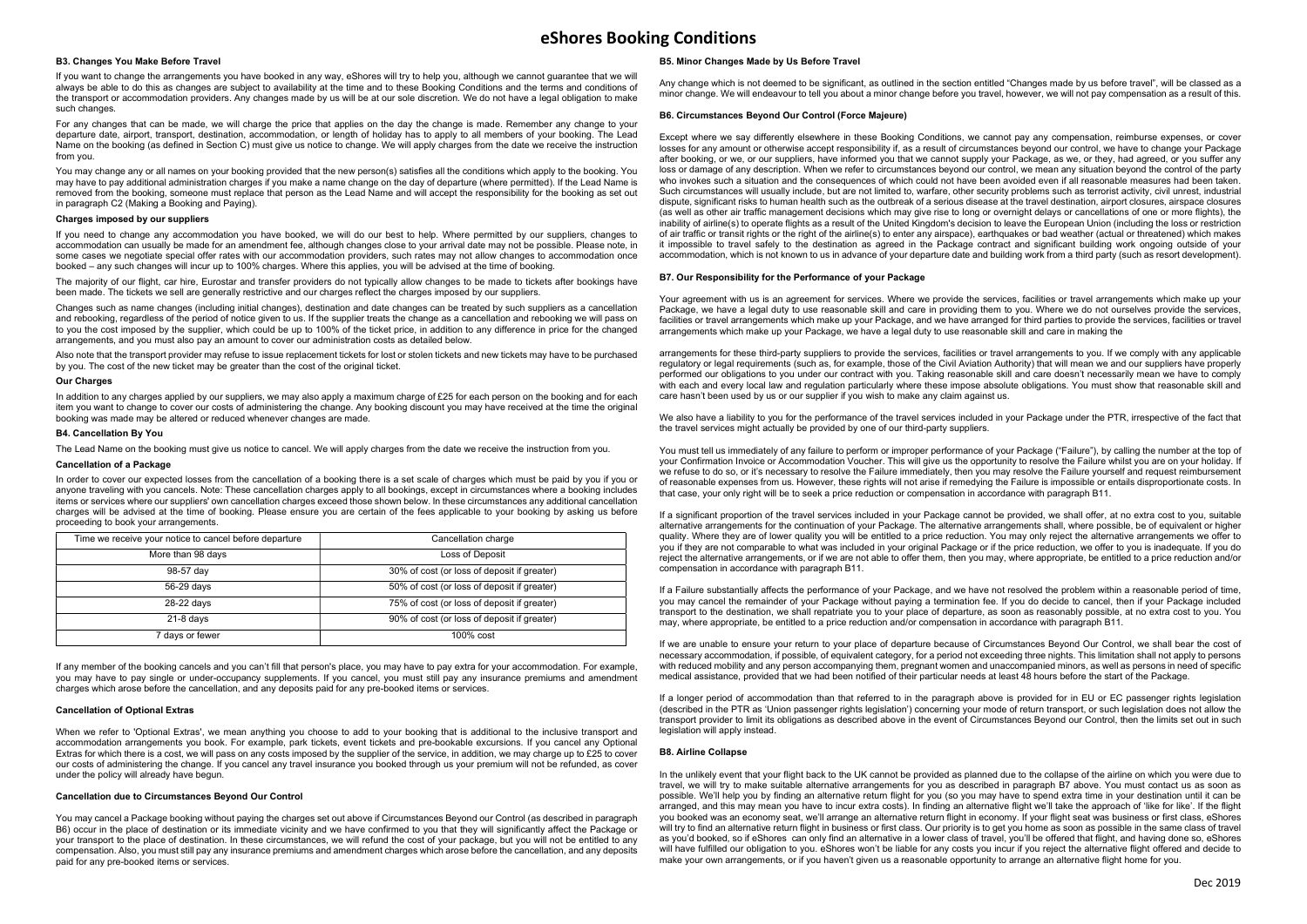## B9. Cancellation By Us

eShores can cancel your Package and any other holiday eShores organises. On rare occasions, eShores may need to cancel your Package if there is insufficient demand for your particular package. If eShores has to cancel a Package for any particular reason, eShores will tell you as soon as reasonably possible. In these circumstances, eShores will, if they are able to do so, offer you an alternative Package of equivalent or closely similar standard and price at no extra cost, or a Package of lesser quality or cost, in which case eShores will refund the difference in price. If you do not wish to take the alternative eShores offers you, you can choose another offered for sale by us and pay, or receive a full refund of, any price difference. Or, if you prefer, you can receive a full refund of any money you have paid to us, except for any amendment charges. eShores will consider an appropriate refund of insurance premiums paid if you can show that you are unable to transfer or reuse your policy. However, eShores will not cancel your Package within 14 weeks of departure except if eShores is forced to do so because of Circumstances Beyond Our Control.

We will give you a reasonable period of time to decide which of the options described above you would like to take. If we do not hear from you, we shall send a reminder to you, and if you still do not respond then we may cancel your Package and provide you with a refund. You may be entitled to compensation as a result of cancellation of your Package booking in accordance with B11 below. However, no compensation will be payable if we cancel because of Circumstances Beyond Our Control or because the minimum number of persons required to book the Package for it to take place (as described in your booking) has not been met. eShores can also cancel if you fail to make payment for your booking on time.

# B10. Flight Delays

Delays sometimes occur. When a delay occurs, we will try to make sure refreshments or meals are provided when appropriate. We will not do this ourselves as such arrangements will normally be the responsibility of the airline. If you have taken out our recommended travel insurance or a comparable policy, you should have cover against delays.

## B11. Our Liability To You

(i) We will offer you an appropriate price reduction for any period during which there is a Failure (as described in paragraph B7), unless that Failure is attributable to you.

(ii) We will also offer you appropriate compensation for any damage which you sustain as a result of any Failure (including death or personal injury caused by a Failure), except where such Failure is attributable to a) you; b) a third party unconnected with the provision of the travel services included in your Package and is unforeseeable or unavoidable, or c) is due to Circumstances Beyond our Control (as described in paragraph B6).

(iii) If any international convention applies to or governs any of the services or facilities included in your Package and you make a claim against us of any nature arising out of death, injury, loss or damage suffered during or as a result of the provision of those services or facilities, our liability to pay you compensation and/or the amount (if any) of compensation payable to you by us will be limited in accordance with and/or in an identical manner to that provided for by the relevant international convention (in each case including in respect of the conditions of liability, the time for bringing any claim and the type and amount of any damages that can be awarded). International Conventions which may apply include: the Warsaw Convention 1929 (including as amended by the Hague Protocol of 1955 and by any of the additional Montreal Protocol of 1975) or the Montreal Convention 1999 (these relate to travel by air); the COTIF Convention concerning International Carriage by Rail 1980 (as amended); the Athens Convention 1974 (relating to travel by sea); the Geneva Convention 1973 (relating to travel by road); and the Paris Convention 1962 (relating to hotel stays). You can ask us for a copy of the relevant convention. For the avoidance of doubt, this means that we're to be regarded as having all the benefit of any limitations of compensation contained in any of these conventions or any other international conventions applicable to your Package.

(iv) For claims which do not involve death, personal injury or damage caused intentionally or with negligence, including if any part of your Package is not as described by us in our Package contract with you, the maximum we'll pay you in any circumstance is three times the price of the Package. This maximum will only be payable when every aspect of your Package has gone wrong and you have not received any benefit from your Package. Any sums received by you from suppliers will be deducted from any sum we pay to you as compensation.

(v) Where a flight ticket is downgraded or a flight cancelled or delayed, or boarding is denied by any airline in circumstances that entitle you to compensation under the Denied Boarding Regulations (2004), then you must make your claim under those Regulations directly against the airline. Any sum you're paid by the airline in this respect constitutes the full amount of your entitlement to compensation for all matters flowing from the airline's actions and which fall within the scope of the Denied Boarding Regulations. If, for any reason, you don't comply with the requirement to claim against the airline and make a claim for compensation against us, you agree that, at the time eShores pays you any compensation, you'll make a complete assignment to us of the rights you have against the airline in relation to your claim.

(vi) If you are granted compensation or a price reduction by another party in relation to the same Failure which you claim compensation or a price reduction against us, then we may deduct the compensation or price reduction you received from the other party from any which is payable by us.

(vii) You agree to assist us in recovering from any third party any sum which may compensate us for any sums eShores pays you. In particular, you're obliged to assign to us any rights that you may have against any other person whose acts or omissions have caused or contributed to our legal liability to pay you compensation. You must also provide us with all assistance eShores may reasonably require to obtain reimbursement from any third party.

(viii) Holiday illness: Should you become ill while on holiday, you must consult a local doctor and, in addition, report your illness to the hotelier or via our contact details as shown on our travel documentation.

The hotelier can put you in touch with a local doctor and if you have questions or concerns about this you can talk to them. It's important you see a doctor and have the appropriate tests and to make sure you get the right diagnosis and treatment. You should also consult your GP upon your return to the UK. Holiday illness can be caused by many different factors, including a change of food, drinking un-treated water, too much

time in the sun or dehydration etc. If you think your illness was caused by something you ate at your hotel, and should you wish to make a claim as a result of that illness, you'll need evidence to support this from the doctor you see in resort.

You must provide us with full details of both the local doctor you saw and your GP, together with written authority for us to obtain medical records and all tests/sample analysis from both those doctors. Failure to provide us with access to the records prepared at the time you were ill in resort and immediately on your return to the UK, and/or failure to follow our complaints procedure as set out in the paragraph titled "Complaints", may reduce or extinguish any rights you have to claim compensation from us, or from any relevant supplier.

(ix) If, during your Package, you or any member of your party suffers any difficulty, we'll offer you appropriate assistance without undue delay. This assistance will include providing appropriate information on health services, local authorities and consular assistance; and assisting you to make distance communications and helping you to find alternative travel arrangements. Typically, we do not charge for this assistance, although we reserve the right to charge a reasonable fee for such assistance if the difficulty has been caused intentionally by you or through your negligence. We may also make a contribution towards your initial legal costs in taking action against the person(s) responsible but only if you request this within 90 days of the incident in question. All assistance (financial or otherwise) is subject to our reasonable discretion and a maximum total cost to ourselves of £1000 per booking. If you're entitled to have any costs and expenses arising from such an incident met by any insurance policy or if you obtain a costs order against anyone in relation to the incident, you must repay to us the costs and expenses we incur in assisting you.

(x) Other than as set out above, and as is detailed elsewhere in these Booking Conditions, eShores shall have no legal liability whatsoever to you for any claim, loss, damage, expenses, except in cases involving personal injury or death which you suffer arising directly or indirectly from any aspect of your Package and in which we have caused such damage with negligence.

(xi) If you want to make a claim against us, you must follow the procedure set out in C13 entitled "Complaints".

### B12. Loss of or Damage to Luggage

The amount of compensation eShores will pay for any loss of or damage to luggage is limited in accordance with the conventions listed in paragraph B11(iii) above. For claims for missing or damaged baggage you must follow the rules on your travel documents or included within the airline's conditions of carriage. Please note you only have a limited

amount of time within which to notify us or the airline and to make a claim. eShores won't accept liability for high-value items because you should insure such items for the appropriate amount.

#### B13. Excursions

Excursions include, but are not restricted to, any sightseeing trips, events or other tours either attended in resort or land based 'shore' excursions for which additional payment is required. Excursions can either be booked and/or paid for in resort ("Overseas Booked Excursions") or pre-booked and paid for when you book with us ("Pre-booked Excursions"). All excursions are supplied by third party suppliers and are subject to the section entitled "Suppliers' Conditions" below. eShores accepts, subject to the sections entitled "Suppliers' Conditions" and "Our Liability to You" above, responsibility for Pre-booked Excursions. However, Overseas Booked Excursions do not form part of your booking with us and are not governed by the PTR. eShores does not have any responsibility or liability whatsoever for anything which may go wrong on an Overseas Booked Excursion. eShores, our servants, employees or agents are acting, depending upon the actual Overseas Booked Excursion, either as agents for the relevant Overseas Booked Excursion supplier or as agent for you. In any event the contract for any Overseas Booked Excursion is between you and the Overseas Booked Excursion provider. It is your responsibility to note carefully any conditions of contract contained in any Overseas Booked Excursion, literature, ticket or receipt you are given. For Overseas Booked Excursions you may be subject to the laws of the country in which you take your excursion and may be required to bring any disputes or claims before the Courts of that country also.

#### SECTION C. All Bookings

## C1. Information Accuracy

Descriptions of accommodation, facilities and services eShores provides are based on information obtained from our suppliers. Outside of peak season it is common for facilities and services to be less widely available, both in your accommodation and holiday resort/destination generally. Sometimes the facilities described will be withdrawn for reasons such as maintenance, bad weather or lack of demand from guests. Where our suppliers advise us about significant changes to descriptions or about the withdrawal of any significant facility, eShores will tell you as soon as possible. Some activities or

facilities, water-sports for example, may not be available all year round. There may be a charge for some facilities, for example, TVs, safety deposit boxes, sun-loungers, parasols, tennis courts, pool tables and air-conditioning. In some places during high season (and even at other times) there is a possibility you will be disturbed by noise from less considerate groups, so please bear this in mind when choosing your destination and accommodation. Any transfer times quoted for travel between airport and resort are approximate and, depending on circumstances, the journey time to your own chosen property may be longer.

Advertised Prices: We may change the advertised price of any arrangement from time to time. We try hard to make sure that the advertised price is the most up-to-date price, but prices can change at short notice. We will confirm the actual price at the time of booking.

We advertise a large number of arrangements and we try hard to ensure that the advertised price is always accurate, but sometimes errors do occur. We will normally verify prices at the time of booking. If there is a mistake, and the actual price is lower than that given at the time of booking, we will only charge you the lower amount. If the price is higher, we will contact you for instructions or reject your booking (at our sole discretion) and notify you of this so that you can decide what you would like to do.

The price of your travel arrangements are calculated using exchange rates quoted as notified to you at the time of booking. Your travel arrangements featured in Our list of package holidays on our website are planned months in advance and changes may be necessary. We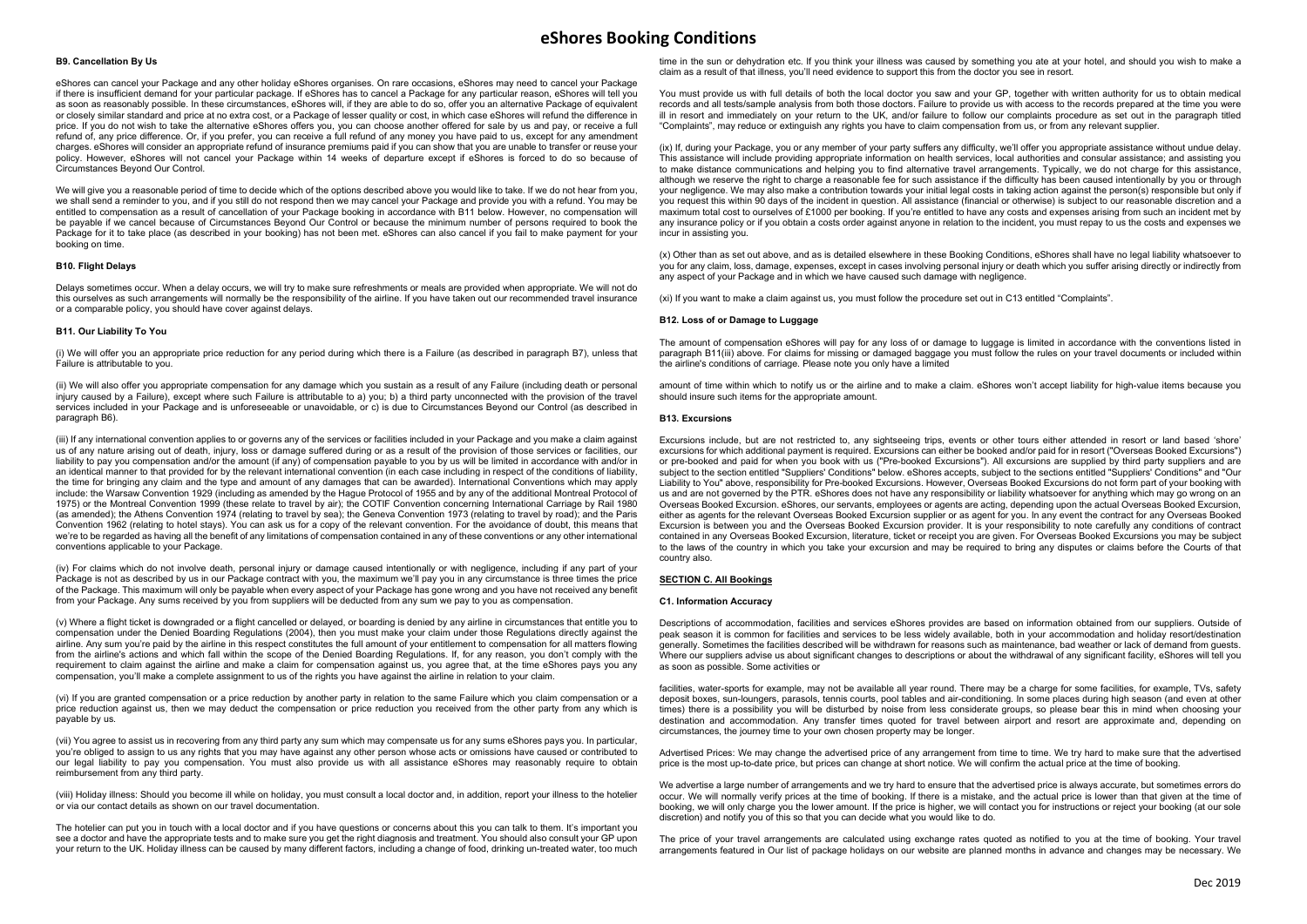reserve the right to alter any of the services offered on Our website at any time prior to the booking being confirmed to you. Any such changes will be advised at the time that you make your booking.

We (or the supplier(s) and principal(s)) are under no obligation to supply you with a travel arrangement which is incorrectly priced, even after we have issued a confirmation of booking, if the error should reasonably have been apparent to you. In these circumstances, we may contact you for instructions or cancel your booking and notify you so that you can decide what you would like to do.

Local Charges: Charges may be made in resort for certain facilities/activities such as watersports, sun loungers, sun umbrellas, safety deposit boxes, laundry services, mini bars, air conditioning, resort fees, city taxes etc.

Taxes: eShores will advise you of all mandatory taxes, which you must pay before departure. However, many countries charge departure taxes that can only be paid locally.

It is therefore recommended that you retain sufficient local currency to meet such charges. Details of departure taxes can be obtained from the relevant airline when you reconfirm your flight details.

## C2. Making A Booking and Paying

Availability: All bookings are subject to availability at the time of booking. We try hard to make sure that our advertisements are kept up to date, but we do not guarantee that any of the arrangements we advertise will still be available at the time of booking. We will inform you as soon as possible after you place a booking, if for any reason, the arrangement you have sought to book with us is not available.

Confirmation: A contract will only come into existence between you and us / the Principal(s) or Supplier(s) when you have paid the price payable on booking and we have issued our confirmation invoice to you. We shall be under no obligation to issue a confirmation invoice after you have placed a booking with us. We will not issue such a confirmation if we discover an error in the pricing of the arrangements or if any part of the arrangements is no longer available.

If, for any reason, we are unable to accept your booking, we will inform you of this and not process your booking further. We will then arrange for you to be refunded any part of the arrangements already paid, unless you decide to use that payment towards a different booking.

On Request Bookings: A booking isn't confirmed until eShores issues you with a confirmation invoice. Some travel and accommodation arrangements are only available on an 'on request' basis and eShores can't confirm these until eShores receives confirmation from our supplier. Any arrangements that are provisionally booked 'on request' are not confirmed or guaranteed and are subject to change (including price) until eShores receives confirmation from our supplier. This particularly applies when booking holidays with flights on an airline a long time before departure, when seats haven't yet been loaded onto reservations systems by the airline. It also applies to bookings attempted online which are not immediately confirmed by us by email confirmation.

The Lead Name & Their Responsibilities: The person who instructs us to make the booking, who signs the booking form (if booking with a travel agent) or who completes the booking online or by telephone is the ''Lead Name''. He or she must be 18 years of age or over at the time of booking (or 21 years in some cases as required by the supplier of services - you will be advised if this applies at the time of booking). Anyone under 18 intending to book and travel without an adult must discuss requirements with their Travel Advisor. eShores may accept a booking request subject to you satisfying our suppliers' conditions of travel and subject to appropriate checks being made with parents/guardians and booking forms being signed by a parent/guardian and verified by us. A contract will then exist between the parent/legal guardian and us.

The Lead Name is the person who is entering into the contract with us. By making a booking, the Lead Name is agreeing to these Booking Conditions (and any other information and updates that are relevant to the arrangements you have booked). The Lead Name is the person responsible for the booking, paying the deposit and total booking price, including any insurance premiums and subsequent cancellation or amendment charges that may be payable – even if any of the other people travelling on the booking fail to pay their share of the price. The Lead Name is also responsible for all other matters concerning the booking. The Lead Name agrees to provide all those who are named as passengers on the booking with accurate and full information regarding the travel arrangements booked, including any changes made to those arrangements by us or the Lead Name, and confirms that all those named passengers, including any that may be added at a later date, agree to be named on the booking and agree to be bound by these Booking Conditions.

The Lead Name agrees to check all descriptions on the travel documentation received after the booking and to inform us immediately of any errors or instances where personal details do not correspond with those shown on the passports of those travelling under the booking. When a booking has been confirmed by us, only the Lead Name can cancel or amend the booking. However, in the case of the death or serious illness of the Lead Name we'll accept a written instruction to cancel or amend signed by another person named on the booking.

### Paying For Your Booking:

At the time of booking you agree to pay us either:

□ a non-refundable deposit as required by us and/or the supplier of the travel services (you will be advised of the amount of deposit that must be paid), or:  $\Box$  the full cost if: (a) it is required by the supplier of the travel arrangements; or (b) if you are booking a 14 weeks or less before your travel date.

If you're only asked to pay a deposit at the time of booking, the remaining balance of the cost must be paid no later than the balance due date advised by your travel agent (which may be more than 14 weeks before departure date), or the date stated on your booking confirmation (if you booked by phone or online). At the very latest, full payment must reach us by 14 weeks before your travel date.

PLEASE NOTE: IF YOU DO NOT PAY ON TIME, ESHORES HAS THE RIGHT TO CANCEL YOUR BOOKING AND TO RETAIN OR MAKE A CANCELLATION CHARGE IN ACCORDANCE WITH THESE BOOKING CONDITIONS.

#### Method of Payment

Credit and Debit Cards: We accept most major credit and debit cards. We will not charge a handling fee for payment by this method.

Prevention of Fraud: eShores will ask you to provide your credit card or debit card billing address and cardholder details when you book. Please ensure that the details you give match those on your credit card billing statement. eShores reserve the right to cancel tickets after issue if payment is declined or incorrect cardholder details and billing information have been supplied to us. To help combat fraudulent activity, eShores reserves the right to carry out random checks, including checks of the electoral roll, and may request you to either fax or post to us proof of your address and a copy of the credit card and recent statement before issuing any tickets.

Special Requests: If you have a special request for something that is not automatically part of your booking (e.g. quiet room, low floor room, vegan meal on the flight, etc), please make the request at the time of booking. eShores will pass your request on to the

relevant supplier to ask if they can provide what you want. Special requests are not guaranteed to be met – even if we've made a note of your request on your confirmation invoice. That just means eShores has received the request and has passed it on to the supplier. eShores will not pay compensation for failing to meet a special request unless eShores has confirmed separately in writing to you that the request will be met. When you make a special request, you agree that any personal data you provide including sensitive personal data, has to be passed to the relevant supplier to fulfil that request, and you consent to this happening. Please see paragraph C11. (Data Protection) for more information,

#### C3. Confirming Your Booking With Us

Once you've booked, eShores will issue a confirmation invoice setting out the travel details and price. A contract will exist when eShores or the Principal issues the confirmation invoice. Please check the details on your confirmation invoice carefully. If you have any questions, or anything does not appear to be right, you must contact our reservations staff or your booking agent, immediately. As mentioned above, pay particular attention to the date your final payment is due as eShores may cancel your booking if you don't make your final payment on time. If eShores does this eShores will keep your deposit. If eShores agrees to extend the deadline for you to pay the final payment at your request, and you still fail to pay by the agreed new deadline, we'll cancel the booking and you'll be liable to pay cancellation charges in accordance with the scale set out in the paragraph B4, 'Cancellation By You' or as required by the Principal you've contracted with.

## C4. Insurance

It is important that you have sufficient insurance in place to cover you (and your group) whilst you are away. It is a condition of our contract with you that you have suitable insurance cover for the countries you will travel to, the travel arrangements you have booked with us and any activities which you expect to take part in. For a no obligation quote, please ask eShores for more details. If you are purchasing a travel insurance policy through us, the premium for this will also be payable at time of booking.

## C5. Ticketing

Your tickets and any other documents relating to your booking will be sent to the address which you give us at the time of booking, or may be delivered by e-mail in the form of an e-ticket if you supplied an e-mail address at the time of booking. Provided you have paid

the total cost of the travel arrangements, eShores will endeavour to dispatch your tickets to you at least 2 weeks prior to departure.

#### IT IS IMPORTANT THAT YOU CHECK ALL DETAILS OF YOUR TRAVEL DOCUMENTS BEFORE LEAVING THE UK. IF THERE ARE ANY INACCURACIES OR YOU HAVE ANY OTHER QUERY PLEASE CONTACT US IMMEDIATELY.

For bookings made within 7 days of departure, it may be necessary for us to use a courier company which guarantees next day delivery and any charges will be passed on to you at the time of booking. In such cases, tickets will either be sent to you or to the departure airport, and this will be advised at the time of booking. Please note that the delivery charge is non-refundable.

#### C6. Suppliers' Conditions

Our third party suppliers also have their own terms and conditions. They govern the services they provide and you'll be bound by these, even if you have a contract with us. In the event of any conflict between a supplier's terms and conditions and these Booking Conditions, the supplier's term or condition that conflicts with ours will take precedence, unless it is deemed under English law to be invalid or unenforceable, in which case the relevant term or condition in our Booking Conditions will prevail. Some of our suppliers' conditions may limit or exclude their liability to you and, because they'll apply to your contract with us, may also limit or exclude our liability to you. Suppliers' terms and conditions are often subject to international conventions too, which limit their (and our) liability. You can get copies of the relevant supplier's terms and conditions if you ask us.

#### C7. Transport Timings, Check-in and Other Details

Travel timings are provided by suppliers and are subject to weather conditions and the need for constant maintenance and the ability of passengers to check in on time. There is no guarantee that transport will depart at the times stated on any itinerary or tickets which you receive. All timings are estimates only, and eShores does not have any liability to you for any delay, which may arise, or for any schedule alterations.

Check-in: If you fail to check in on time, the transport provider is entitled to refuse to allow you to board the flight/cruise. eShores cannot accept responsibility if such a situation arises and, whilst eShores will endeavour to assist in making alternative travel arrangements to your destination, any cost or loss incurred as a result will be your responsibility.

If you fail to check in at all, eShores retains the right to cancel any other arrangements you have booked with us and you will be unable to use your return travel arrangements. No refund can be made for any unused arrangements.

You must check-in at least 1 hour prior to departure for all flights (other transport services may vary, check your documentation carefully). Failure to do so could result in you being denied travel. Remember no calls will be made for your flight so please make sure that you are at the departure gate no later than 45 minutes before your departure time. Passengers that are refused travel will be responsible for arranging alternative transportation at their own expense.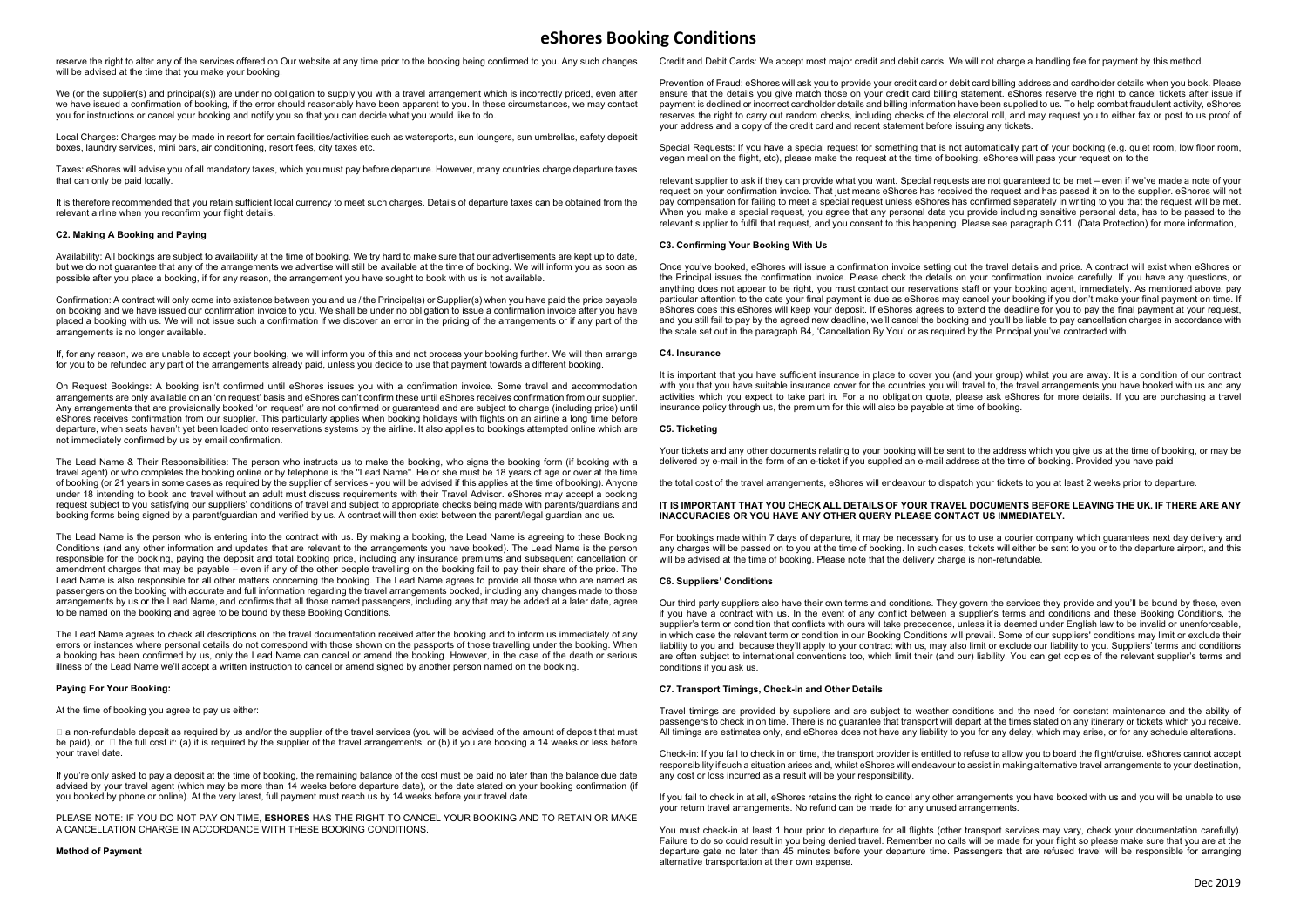Flight Reconfirmation: It is your responsibility to ensure that you reconfirm the departure date and times of all your flights at least 72 hours prior to departure. This is particularly important in respect of subsequent journeys after you have left the UK.

Flight Detail: Joint Services: Please note that two airlines may share the same services; therefore a flight may not be operated by the airline whose designated code is shown on your itinerary and ticket. If it is possible, at the time of booking, to provide details of the type of aircraft, which will be used, eShores will provide you with these. However, it is not possible to quarantee that this is the type of aircraft which will be used because this may change.

### C8. Travel Documents and Health Advice

It's your responsibility to make sure everyone travelling has valid travel documents (e.g. Passport, Visa) and has followed health advice. For up to date UK Government health & travel advice please visit www.gov.uk/foreign-travel-advice, www.hpa.org.uk and www.nathnac.org and contact your GP. The FCO may have issued information about your holiday destination. You are advised to check this information on the FCO website. eShores can't accept any liability for your failure to do this. If eShores and/or your carrier are fined because anyone on your booking didn't have the correct documents/vaccinations, etc., you'll have to reimburse us.

## C9. Advance Passenger Information

To comply with UK and International regulations on Border Control and Aviation Security, before travel you must provide passport and certain other information, for each person travelling, to the airline that is going to carry you ('Advance Passenger Information' or 'API'). Please check your booking documents for details of how and when to submit this information. Failure to provide API by the deadlines stated (which may be several weeks before travel), could mean you can't travel or, if the airline/cruise operator allows you to submit the information at the airport/port, you may be charged for this.

# C10. Disabled Travellers and Passengers with Reduced Mobility

eShores cannot be held responsible if you fail to tell us about special needs/requirements that will affect your holiday experience and this means eShores will not compensate you. For customers who require support or advice prior to booking, please note carefully the information below regarding different travel arrangements and for further assistance please advise eShores if you have within your booking a person, or you yourself are a person, whose mobility when using transport is reduced due to any physical disability (sensory or locomotor, permanent or temporary), intellectual disability or impairment, or any other cause of disability, or age, and whose situation needs appropriate attention and the adaptation to his/her/your particular needs of the service made available to passengers and which may therefore affect your holiday, please tell us before you confirm your booking. eShores and our suppliers may require a doctor's certificate or other documentation, information or waiver relating to such disability, medical / mobility problem or condition or fitness to travel as eShores or our suppliers consider necessary. In any event, you must give us full details in writing at the time of booking.

Overseas accommodation and services: The majority of overseas accommodation, overseas transport (including transfers) and other holiday services provided overseas are not equipped to cater for the needs of many disabled holidaymakers. If you have any disability, you must make appropriate enquiries about the suitability of particular accommodation, resorts, transport and services, and make sure that you are fully satisfied you have made the correct choice before you book and confirm your holiday. Please note: if special arrangements need to be made for you an extra charge may have to be levied.

Flights: If you or a member of your party are wheelchair users or have reduced mobility, eShores strongly advises that you contact eShores before making your reservation. This will enable eShores to confirm with us or the airline and airport the availability of any assistance requirements prior to booking, as any changes made after booking will be subject to our standard change fees.

#### Cruises:

(i) eShores and our third party cruise suppliers reserve the right to require you to produce medical evidence of fitness to travel on cruises.

(ii) If you (or a member of your party) has a physical or mental disability or any other condition which may require special treatment or assistance (including those who use wheelchairs) you must advise us in writing before you make a booking. If you (or any member of your party) use a wheelchair, you must furnish your own standard size wheelchair and you must be accompanied by a travelling companion fit and able to assist you. For convenience and comfort collapsible wheelchairs are strongly recommended. Cruise ships' wheelchairs are for emergency use only. eShores and our third party cruise suppliers reserve the right to refuse passage to you if you fail to notify us and our third party cruise suppliers of such disabilities or need for assistance or who in our opinion is unfit for travel or whose condition may constitute a danger to themselves or others on board.

You acknowledge that medical care while on a cruise ship may be limited or delayed and that the ship may travel to destinations where medical care is unavailable. Certain international safety requirements, shipbuilding requirements and/or applicable regulations may cause difficulty for mobility-impaired persons or persons with severely impaired sight and/or hearing. Standard cabins on cruise ships are not designed to be barrier free and wheelchair accessible. You must be physically fit to undertake the holiday. You must be self-sufficient and/or must travel with a companion able to provide any assistance needed during the holiday. You may not be able to participate in certain activities or programs either on board the ship or onshore at ports of call if to do so would create a risk of harm to yourself or any other person.

## C11. Data Protection

This notice is a summary of the eShores Privacy Notice that can be read at eshores.co.uk. By making a booking with eShores , we will process the personal information we receive from you (about you and the people travelling with you), in the following ways: to enable us to arrange the travel services you have booked (which will include passing your information to third party suppliers, such as hoteliers and airlines and our technology partners to administer the services we provide, and may involve sending your information to countries that don't have an equal level of privacy legislation to that in the UK); for our own market research and analysis purposes; for improving customer service; for the detection and prevention of fraud or other crime (which may include providing your information to organisations such as banks and credit card companies, or the police); for compliance with legal requirements (which will include passing your information to public authorities such as customs and immigration) and for marketing contact from The eShores Travel Group by means of email, post and/or telephone if you've

agreed we can, or if we're providing you with offers and information on similar products and services to those you have purchased (and you haven't have opted out of such marketing at the time of booking). We may need to collect information from you (or the people travelling with you), that is sensitive personal data because it relates to a medical condition or dietary requirement. When you give us this information you agree to allow us to process this and pass this to our service providers where necessary to make the arrangements you require, such as airlines (to provide in-flight catering and any special requirements you have, or to check fitness to fly), our travel insurance provider if you purchase insurance from us. Telephone calls to us may be recorded for training and quality purposes and for preventing/ detecting crime. If you've booked with us via a website, or if you've chosen for us to contact you by email, we'll use the email address you've provided to send you your travel documentation. We're entitled to assume that the email address you've provided is correct and that you understand and accept the risks associated with using this form of communication. Please note that you may still need to contact eShores by post or via our call centre as required by our booking conditions. If you wish to make a data subject access request for a copy of any personal data we hold on you, please write to: Please head your letter/email with the words "Subject Access Request".

If you wish to make a data subject access request for a copy of any personal data we hold on you, please write to:

The Compliance Manager, eShores Ltd, 818 Manchester Road, Castleton, Rochdale OL11 3AW

#### C12. Your Responsibility and Behaviour

It is important that you behave responsibly and with consideration for others during your trip. eShores wants all our customers to have an enjoyable and carefree trip. Accordingly, to the extent that we (or another person in authority) believe that your actions could upset other customers, our suppliers or our own staff, or put them in danger, or cause disruption or annoyance or damage to property or people (including us, our suppliers or other customers) and where we or our suppliers believe that you are not fit to travel, we may end your holiday / travel arrangements without further liability to you. This could mean we or our suppliers may either ask you to leave your booked accommodation, or prevent you from boarding the aircraft. Our suppliers will deny boarding or impose additional conditions of carriage on any passenger who, for example, is intoxicated and/or disruptive or found to be smoking on board the aircraft. If this happens, eShores will not pay compensation, make refunds, or cover any expenses described in these Booking Conditions that you suffer as a result.

If your behaviour or the behaviour of any members of your travelling party causes any aircraft to be diverted we and/or the carrier will hold you and those members jointly and individually liable for all costs incurred by eShores as a result of that diversion. eShores cannot accept liability for the behaviour of others in your accommodation, flight, or for any facilities/services withdrawn as a result of their actions.

#### C13. Complaints

If you are not satisfied with any aspect of your travel arrangements please complain as soon as possible to the relevant person (for example, the hotel management) while you are on your trip. If they cannot help you must contact us on the telephone number supplied to you on your confirmation invoice/receipt and eShores will do everything reasonably possible to sort the problem out. It is important you advise us as well as the supplier so we can both help to put things rights without delay. We believe it is better for everyone to resolve problems that arise during your trip promptly so that you can enjoy your trip. If you are still not satisfied please write to our offices in the UK within 28 days of returning home. If you have special needs, which prevent you from writing to us then, where possible, eShores will accept details of your complaint over the telephone.

The address to send complaints to is: Customer Services, eShores Ltd, 818 Manchester Road, Castleton, Rochdale, OL11 3AW

eShores would point out that failure to follow the above procedures and/or failure to complain within 28 days of your return, may reduce or extinguish any rights you have to claim compensation from us, or from any relevant supplier. Any such rights will be reduced or extinguished if, had you followed the above procedures, you or eShores could have taken steps to reduce any loss or damage suffered or entirely prevented it from being suffered.

It is difficult and sometimes impossible properly to investigate a complaint if eShores is not told about it reasonably quickly once your trip is over. Your right to claim compensation may also be reduced or extinguished, should any delay in your complaint being notified during or after your trip, prevent us from carrying out a proper investigation.

eShores can also offer you TTA's scheme for the resolution of disputes. If eShores can't resolve your complaint, please detail the matter in writing and post it to: Travel Trust Association, 2 Crown Square, Woking, Surrey, GU21 6HR.

You can also access the European Commission Online Dispute (ODR) Resolution platform at http://ec.europa.eu/consumers/odr/. This ODR platform is a means of registering your complaint with us; it will not determine how your complaint should be resolved.

# C14. Fraudulent complaints or claims

We accept that there are times when we need to compensate if things go wrong on one of our holidays, but we are aware that some holidaymakers are being encouraged to make fraudulent claims for compensation. We're committed to the prevention and detection of fraud to protect our customers and to try to keep the cost of our holidays as low as possible. We work with fraud investigators to help us identify fraudulent claims and if any complaint or claim is proved to be fraudulent in any way, such as, falsely claiming to be affected by an illness resulting from eating at the hotel, or exaggerating the effect a minor illness had on the enjoyment of the holiday, we'll take appropriate legal action to recover any sums that may have been paid out. We reserve the right to refuse to accept any future bookings from the person or people involved. It's a criminal offence to make fraudulent claims therefore we may also put the matter into the hands of the police.

# C15. Your Financial Protection

The flight inclusive Package bookings provided by us from the UK are financially protected by the ATOL scheme, since eShores hold an ATOL issued by the Civil Aviation Authority, Gatwick Airport South, West Sussex, RH6 0YR, UK, telephone 0333 103 6350, email claims@caa.co.uk. Our ATOL number is 6042. When you buy a flight inclusive Package from us you will receive an ATOL Certificate. This lists what is financially protected, where you can get information on what this means for you and who to contact if things go wrong.